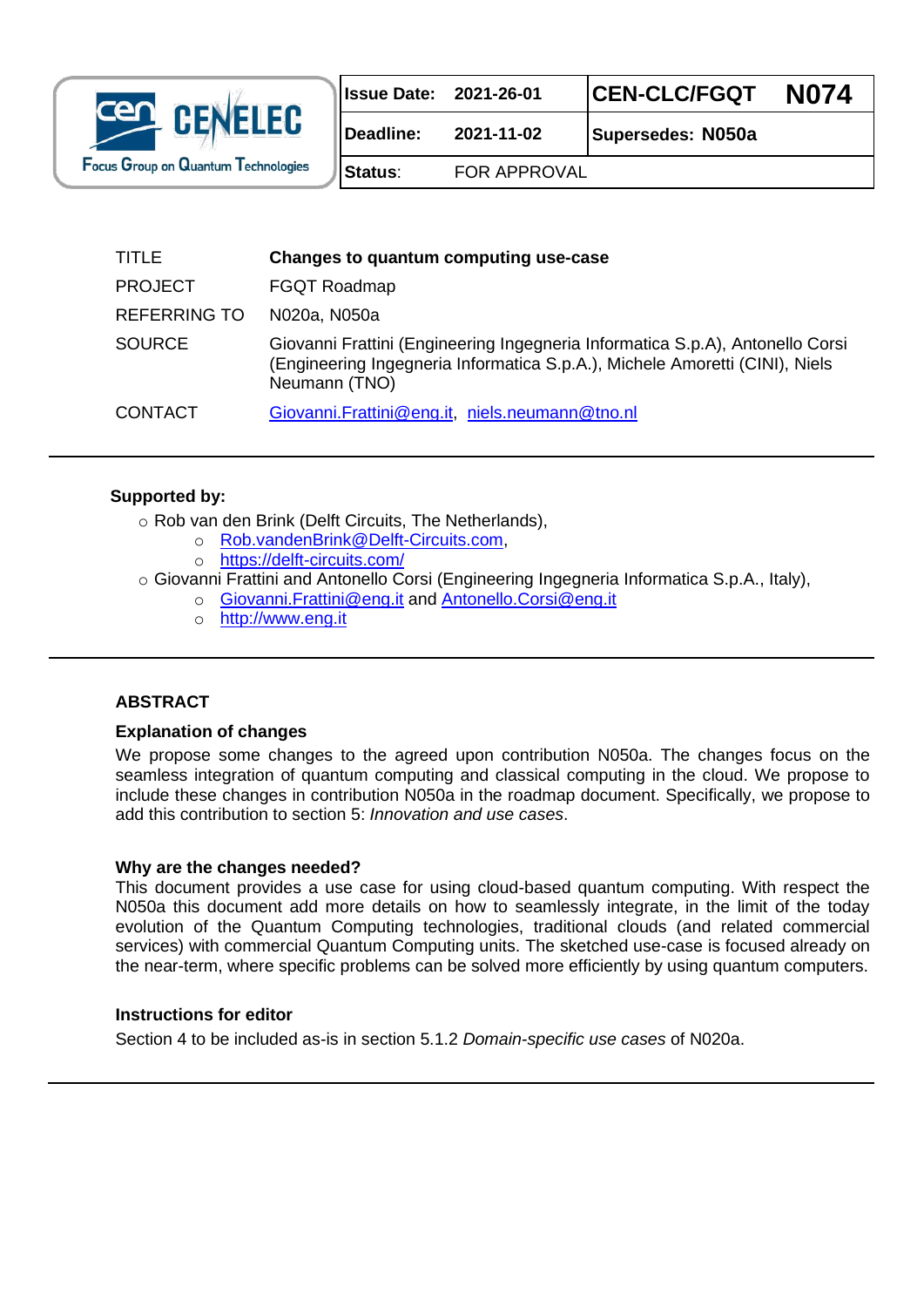# **1. Situation sketch**

Quantum computing has the potential to solve some computational problems efficiently or provide meaningful gains in other problems. Examples of the former are cryptographic related problems, such as prime factorization and the discrete-log problem, and simulations of chemical processes. An example of the latter is machine learning, as quantum computing can provide meaningful gains in the running time, the number of training steps required or in the capacity of associative networks.

It is expected that, at least for the foreseeable future, quantum computers will mainly be hosted on few locations worldwide, which can be accessed remotely. Currently, this means that you have to log on to some programming environment of the host and program your quantum algorithm there. Another option is that you program the quantum instructions locally and then send everything to the host. Ideally however, users are not bothers withinterested in technicalities of implementations and low-level quantum instructions, but instead only with the result of a quantum routine.

An example of a high-level quantum computing software-stack is shown in Figure 1. Currently, the separation between a local user and a remote quantum host is high in the stack. Already on a high level, instructions must be programmed or shared with the quantum computer host. Therefore, users are required to program their algorithms in low-level instructions.

The desired separation is however lower in the stack, such that users can program quantum instructions on a high-level and function libraries can be used when programming the quantum or hybrid algorithm.



*Figure 1: A software stack for quantum computing (from: Van den Brink, Neumann, Phillipson "Vision on Next Level Quantum Software Tooling", 2019).*

### **2. Use case of quantum computing**

Suppose a user has developed an algorithm focussed on pattern-recognition with a specific computationally heavy sub-routine. A hybrid algorithm might provide the solution, however this requires the algorithm to be partly run on a classical cloud (and/or a supercomputer, highperformance computing (HPC), high-throughput computing (HTC)) (super)computer and partly on a quantum computer. The access to Quantum resources, them being distributed across the globe, needs communication networks (e.g., fiber optical communication channels). The business models are going to be based on parameters such as requested Service Level Agreement (SLA), time for executing the algorithms, intellectual rights (IP), etc.As quantum computers are likely to be hosted in the cloud and quantum computing time can be bought.

In this case, there are two points of major attention points: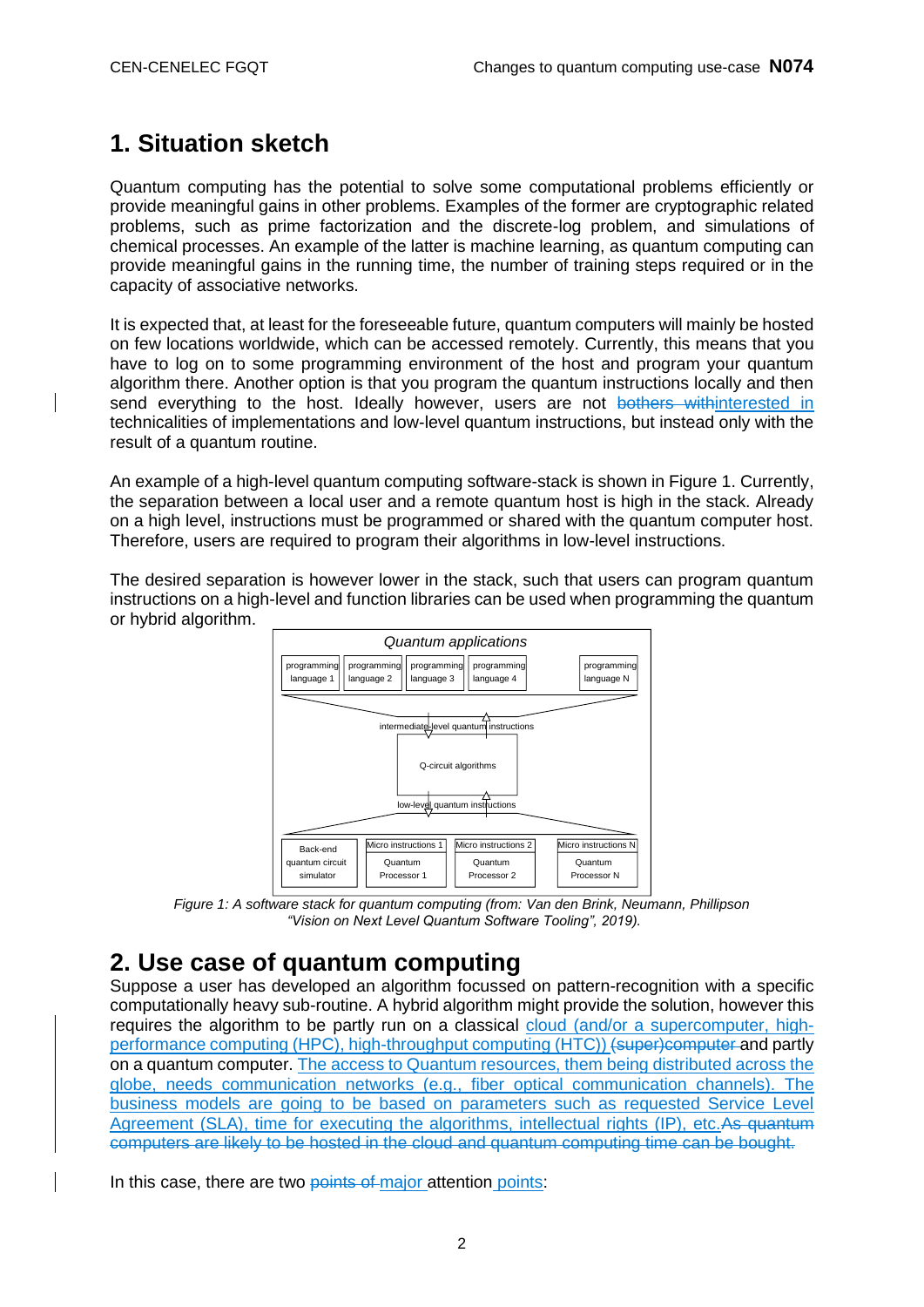- 1. The user will likely not want to share their-its secrets (its data and possibly also the algorithms running on the remote quantum host, if protected by IP); algorithm;
- 2. The user is usually only interested in the result of the sub-routine, rather than in the way it is executed.

It could be also given the case in which the user just uses existing and proven Quantum algorithms asking for the highest level of security against eventual information flaws.

Currently, the user has to program their its algorithm in low-level quantum instruction and provide those to the host, or program the algorithm in an environment provided by the quantum host. Nevertheless, we expect an evolution of the quantum software engineering that will lead to a convergence among Quantum Programming environments and software life cycles with those of traditional clouds. We expect, then, that instead, the user should be able to program as high-level as possible, adopting a unique, homogenous software development process. Therefore, a quantum library, with high-level quantum instructions is essential. Instructions in this library are then compiled to lower-level instructions. Quantum instructions, once compiled, could be retained locally, transferred on the quantum remote host or, possibly, deployed into "containers", more manageable modules, whose management is then assimilable to the ones adopted by all the major cloud providers across the globe. The library can be hosted at the user-side or at the host-side, and similarly for the compilation of the instructions.

It is envisaged a direct integration with classical programming languages: in this case the underneath integration among quantum and classical computing resources would be masked to the user. Therefore, the user could run its program not caring about the complexities that the execution of instructions on the underneath quantum hardware, entails.

This quantum library should be callable from most to all often used classical programming languages.

The user should be able to opt for running the quantum library locally if the algorithm is confidential or the user is not willing to share the algorithm for other reasons. Both the lowlevel instructions and those supported by the quantum library should at least support a standard instruction set. Note that these standardized low-level instructions are hardwareagnostic. In a compilation step, these instructions can be translated to hardware-specific operations, based on the used hardware-backend.

The user should be able to opt for protecting its algorithm implementation based on the highlevel quantum library, by compiling it to the low-level instruction set in local enclaves, protected from indiscrete eyes and theft of Intellectual Property. The user should also be able to preserve the secrecy of the compiled program, by means of indistinguishability obfuscation (iO). iO requires that if two programs P0 and P1 are two implementations of the same function, then their obfuscations are computationally indistinguishable. This is not the strongest notion of obfuscation (which is denoted as *virtual-box obfuscation*, and is known to be impossible for general-purpose functionalities), but yet the best possible one.

It is important to underline that the intermediate artefacts of the quantum computation are not business relevant. The Furthermore, the compiled quantum instructions are usually not of interest to the user, insteadwhile, only the end-result is very relevant to the user. More in general, the quantum-technology could be relevant if and only if a certain SLA is established among the parties: the target technology could be then decided upon automatically, based on requirements imposed by the agreement among the parties, the algorithm and the business constraints.Therefore, also the used backend quantum-technology is in general not of interest and could be decided upon automatically, based on requirements imposed by the algorithm. Likewise Finally, error-correcting methods should be applied if needed, without users having to worry about them. Note that it should be possible for users to indicate a preference for specific backends, for instances as user agreements may differ between different quantum computer hosts.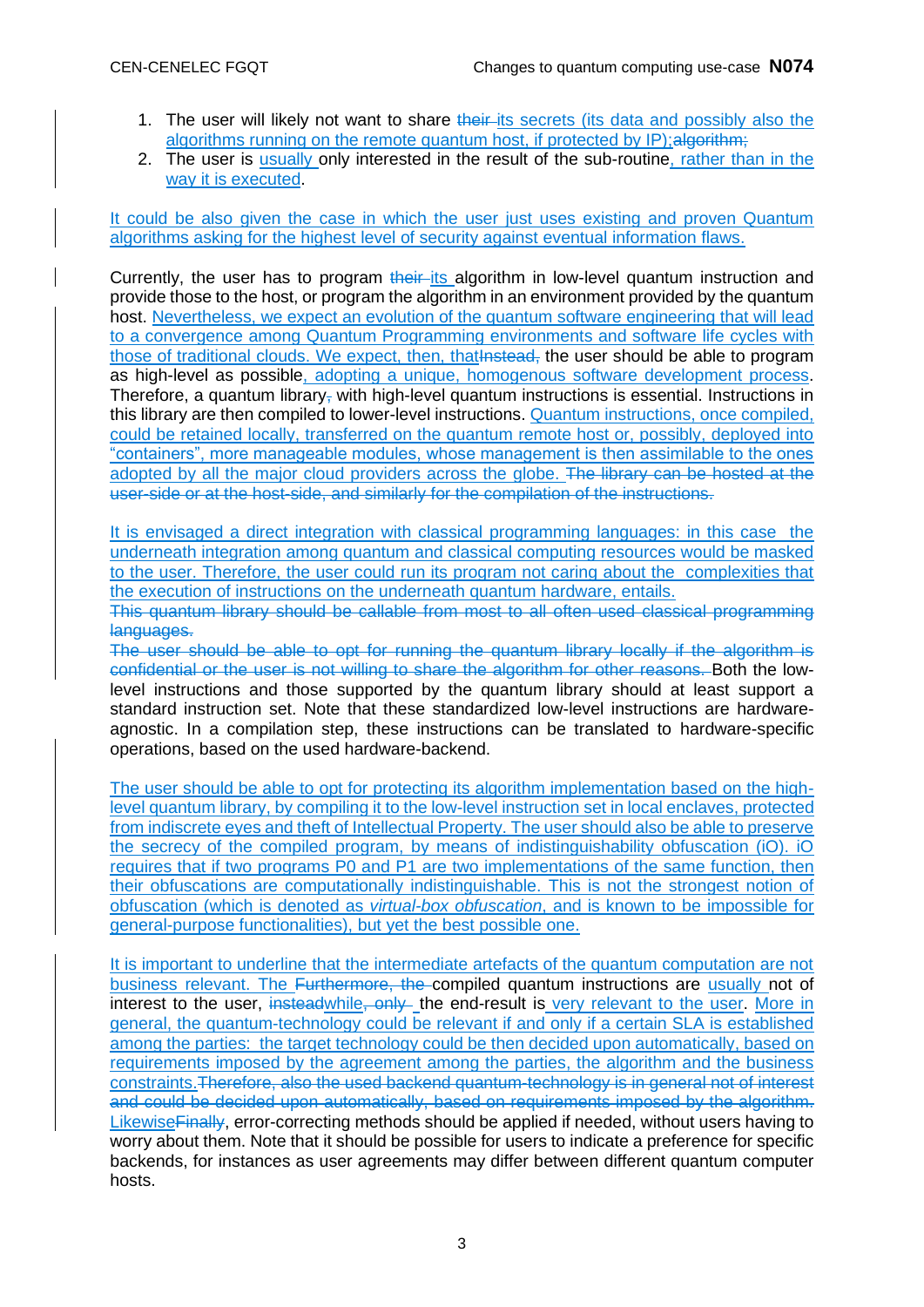As multiple users may want to use the quantum computer simultaneously, there is a need for protocols and scheduling mechanisms, for matching request and demand of computational services. Last but not least, Quantum computational services must be accounted, billed and invoiced according to the service required, billing and job-control to facilitate who runs first and for how long. These features should be provided by suitable "operating systems" enabling a seamless interaction For a specific run, the user should be able to interact with the cloud-based quantum computers. on what instructions to execute, but also when the calculation is finished and what the results are.

Additionally, the classical part of the algorithm is likely to be run on a high performance computer (supercomputer). Therefore, the supercomputer must be able to interact with the quantum computer, sending instructions and retrieving results.

There are two important notes on the above:

- 1. The standardized low-level gate set should be universal and hardware-agnostic. By highlevel compilation to this standardized low-level gate set, it can in a second step be mapped to arbitrary hardware-backends. This mapping constitutes translating the low-level gates to hardware-specific operations, based on the used hardware-backend.
- 1.

2. Current quantum-hardware options require users to access the devices from a remote environment. The term cloud in this document relates to how quantum computers should be used in the future and has similarities with the classical cloud.

## **2.3. Requirements for quantum computing**

The example use-case presented above sketches various requirements for quantum computing to be practically used:

- A local hybrid programming environment where classical and quantum instructions can be used;
- Software and APIs for seamless integration of quantum jobs into complex business services;
- Support for high-level quantum instructions;
- Compilation of these high-level quantum instructions to a set of standardized (hardware-agnostic) low-level instructions (e.g. QASM) and some specific higher intermediate-level instructions (e.g. quantum Fourier transform);
- Both local and remote support for compilation. The user may opt to compile locally, or may have no preference;
- Containerization of Quantum services, allowing a seamless management of Quantum software in relevant industrial contexts. Containers should expose interfaces (according to a Service Oriented Architecture approach) callable from remote hosts, having full control over those components;
- A software stack abstracting Quantum resources, acting as a broker for Quantum resources;
- In case of (hardware-agnostic) low-level quantum instructions send-sent by the user, there should be the option for integration of hardware specific constraints;
- Support for indistinguishability obfuscation of (hardware-agnostic) low-level quantum instructions sent by the user;
- In case of high-level instructions send by the user, there should be adequate messaging to facilitate debugging;
- Protocols on how to interact with the quantum computer, send instructions, and retrieve results, manage jobs and possibly quantum modules (containers) in larger software service contexts mixing traditional and quantum computing resources spread across traditional networks;
- Software abstracting and controlling executions, exposing interfaces (and protocols) to that allow control on quantum jobs and would help in accounting and billing Quantum resource usage according to the service (and associated SLA) bought;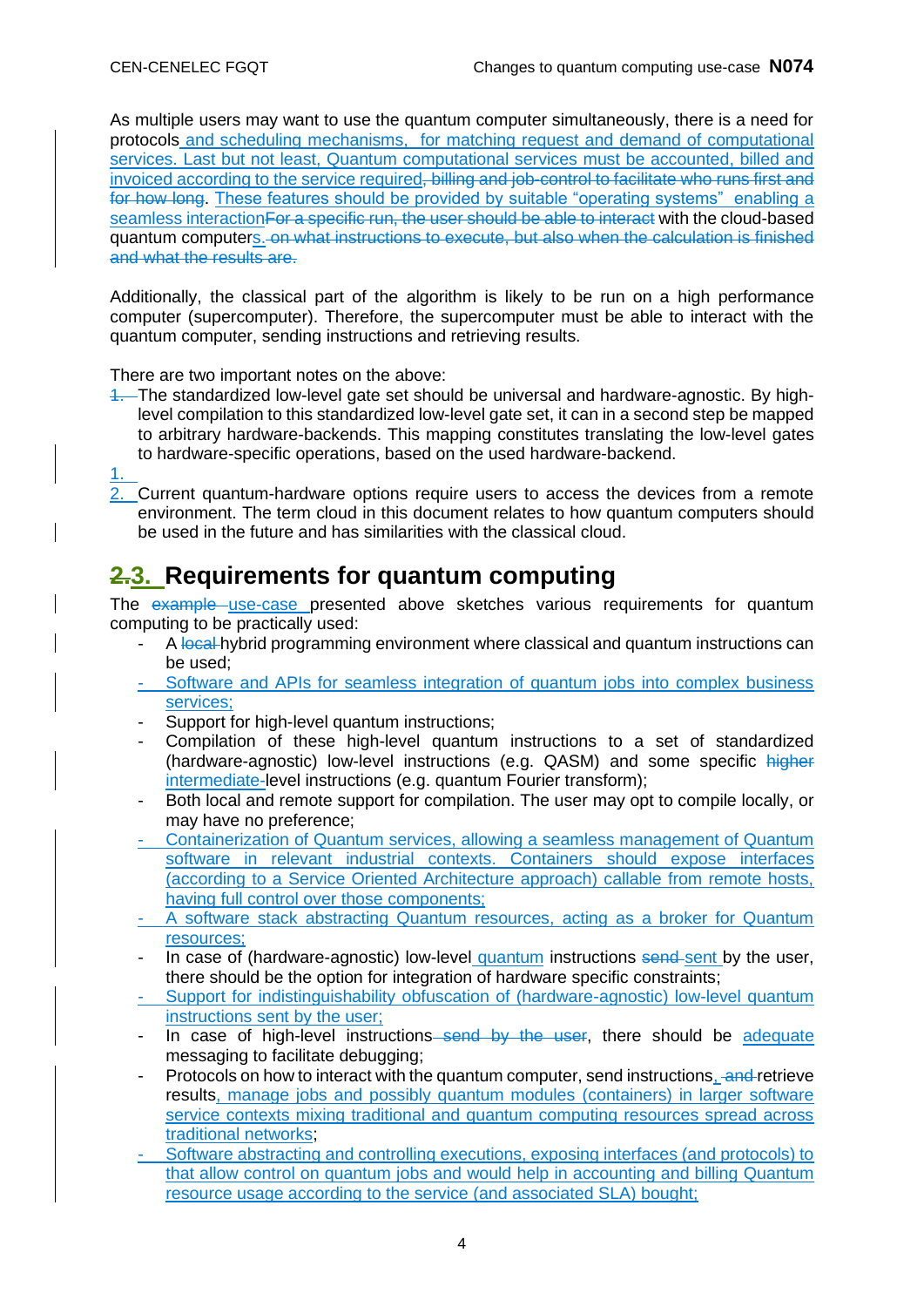- Protocols on billing and job control to determine who runs first and for how long;
- Compilation of quantum instructions to (hardware-agnostic) low-level instructions such that reconstruction of the original algorithm is hard;
- Translation of (hardware-agnostic) low-level instructions to hardware-specific elementary operations;
- Automatically apply error-correcting techniques (the necessity of these may depend on the specific backend and the specific SLA);
- An interface between the quantum computer and supercomputers, to send instructions and provide (intermediate) results.

# **3.4. To be approved text**

Editor's note: The following text is to be approved as-is for section 5.1.2: Domain-specific use cases*. The changes are incorporated in the text of the agreed upon contribution N050a.*

### Use Case: Using a Quantum Computer as Secondary Processor in the **QloudCloud**

A user has developed a pattern-recognition algorithm with a specific computationally heavy sub-routine. To optimize both the running time and the results, the user wants to run part of its algorithm on a quantum computer without revealing the propriety algorithm disclosing it. The rest of the algorithm is programmed in an often-used classical programming language and it is run on a classical cloud (or (super)computer). Only the result of the quantum-subroutine is needed in the rest of the algorithm. The user can either run the software on a new generation quantum computer, mixing quantum and classical computing facilities or optimising the execution of the software by distributing it over the available resources. In both cases, the user does not want to deal with the selection of the most appropriate mix of computing resources. The user wants to achieve business-relevant results, while taking care to the overall cost for maintaining the software, thereby maximising its competitive advantage.

This requires a quantum-host and infrastructure, such that the user can run the quantumsubroutine (possibly wrapped into classical interfaces exposing it over a traditional network) under the requirements that

- The user can program the algorithm locally in a classical environment using a highlevel classical programming language and additional quantum instructions;
- The quantum instructions can be programmed both on a high- and a low-level;
- The high-level quantum instructions are compiled to hardware-agnostic low-level instructions, either locally or at the host. The company user should be able to decide on this;
- The low-level quantum instructions should be from a hardware-agnostic standardized gate set;
- If the user decides to compile locally, low-level instructions are send-sent to the cloudbased quantum computer. The user should then also have the option to integrate hardware specific constraints. Additionally, this should be taken care of by the host if needed;
- The user should have the possibility to apply indistinguishability obfuscation to the hardware-agnostic low-level quantum instructions before sending them to the cloudbased quantum computer;
- The hardware-agnostic low-level quantum instructions should then be translated to hardware backend-specific instructions, corresponding to the backend;
- If the user instead sends high-level instructions to the host, and the instructions are compiled on the host-side, there should be messaging that facilitates debugging. Additionally, the user should be able to integrate specific hardware-constraints. Otherwise, the compiler should take care of this;